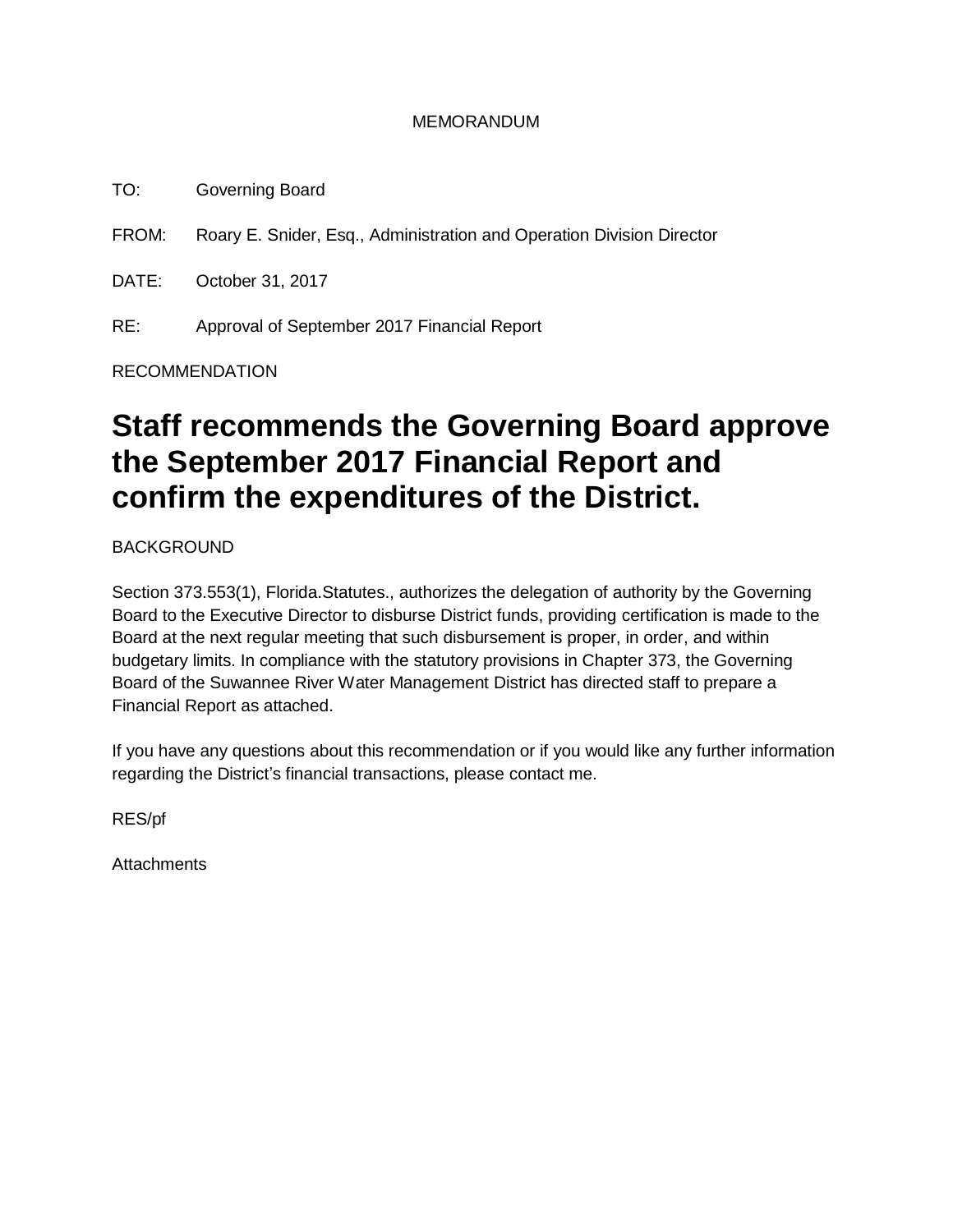#### **Suwannee River Water Management District Cash Report September 2017**

| <b>Financial Institution/Account</b>  | <b>Monthly</b><br><b>Interest</b> | <b>Interest</b><br>Rate % | <b>Closing</b><br><b>Balance</b> |
|---------------------------------------|-----------------------------------|---------------------------|----------------------------------|
| <b>First Federal Permit Fee</b>       | \$0.00                            | $0\%$                     | \$5,289.36                       |
| <b>First Federal Accounts Payable</b> | \$0.00                            | $0\%$                     | \$35,000.00                      |
| <b>First Federal Depository</b>       | \$165.90                          | $0\%$                     | \$503,249.98                     |
| <b>SPIA</b>                           | \$70,665.82                       | 1.84%                     | \$46,015,496.06                  |
| TOTAL                                 | \$70,831.72                       |                           | \$46,559,035.40                  |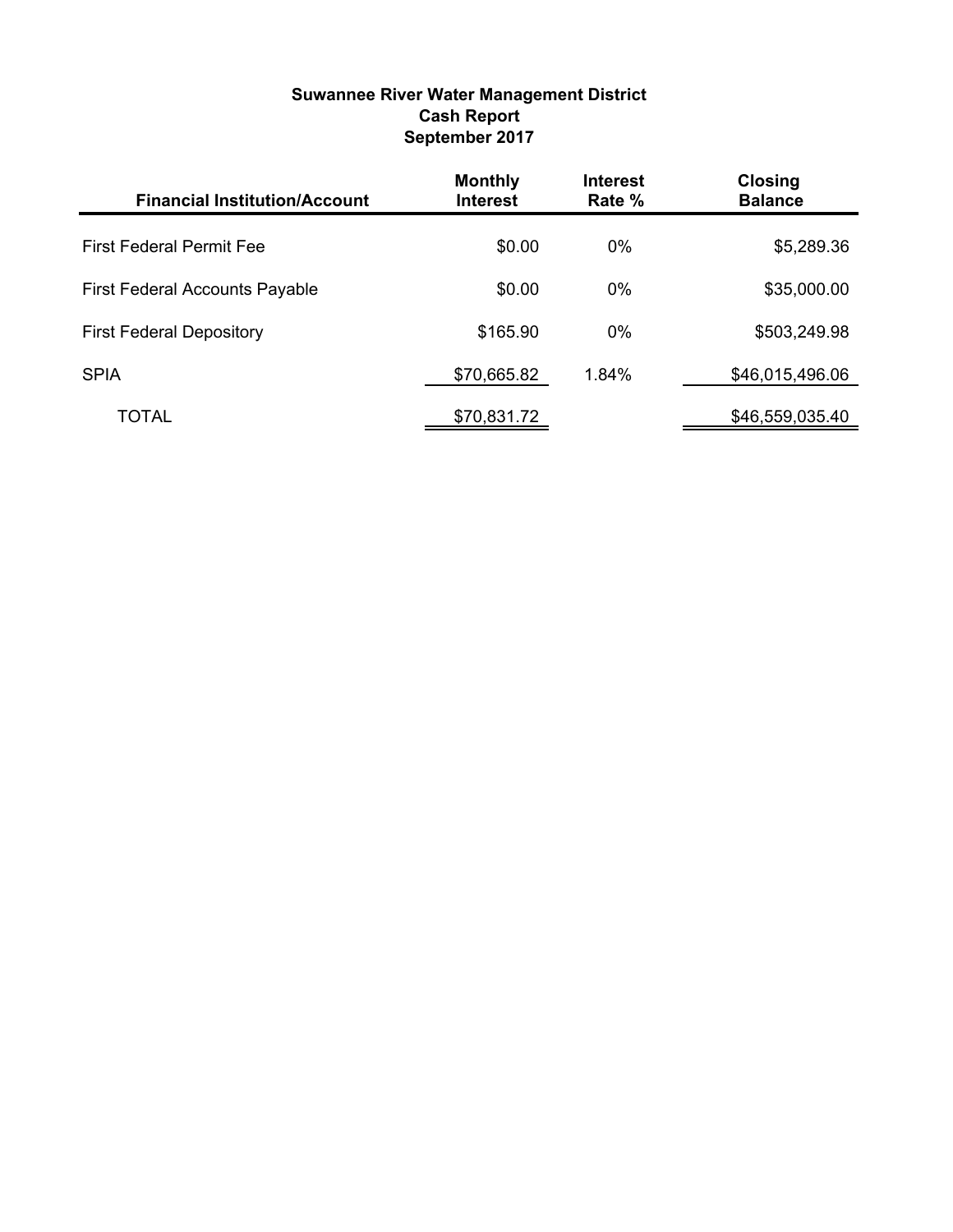#### **Suwannee River Water Management District Statement of Sources and Uses of Funds For the Month ending September 30, 2017 (Unaudited)**

|                            | <b>Current</b><br><b>Budget</b> |    | <b>Actuals</b><br><b>Through</b><br>9/30/2017 |   | Variance<br>(Under)/Over<br><b>Budget</b> | <b>Actuals As A</b><br>% of Budget |
|----------------------------|---------------------------------|----|-----------------------------------------------|---|-------------------------------------------|------------------------------------|
| <b>Sources</b>             |                                 |    |                                               |   |                                           |                                    |
| Ad Valorem Property Taxes  | \$<br>5.727.117 \$              |    | 5,641,873 \$                                  |   | (85, 244)                                 | 99%                                |
| Intergovernmental Revenues | \$<br>45,887,078                | S  | 9,099,134                                     | S | (36, 787, 944)                            | 20%                                |
| Interest on Invested Funds | \$<br>244.137 \$                |    | 665.063 \$                                    |   | 420.926                                   | 272%                               |
| License and Permit Fees    | \$<br>120,000 \$                |    | 175.828 \$                                    |   | 55,828                                    | 147%                               |
| Other                      | \$<br>988,488                   | S  | 1,225,626                                     | S | 237,138                                   | 124%                               |
| <b>Fund Balance</b>        | \$<br>19,001,834                | S. | ۰                                             | S | (19,001,834)                              | 0%                                 |
| <b>Total Sources</b>       | \$<br>71,968,654                |    | 16,807,524                                    | S | (55, 161, 130)                            | 23%                                |

|                                              | <b>Current</b> |      |                     |    |                     |      | Available     |           |                         |
|----------------------------------------------|----------------|------|---------------------|----|---------------------|------|---------------|-----------|-------------------------|
|                                              | <b>Budget</b>  |      | <b>Expenditures</b> |    | <b>Encumbrances</b> |      | <b>Budget</b> | %Expended | %Obligated <sup>2</sup> |
| <b>Uses</b>                                  |                |      |                     |    |                     |      |               |           |                         |
| Water Resources Planning and Monitoring      | 10.685.707     | -SS  | 5.316.200           |    | 423.734             |      | 4.945.773     | 50%       | 54%                     |
| Acquisition, Restoration and Public Works    | 53.580.536     | - \$ | 5.524.377           |    | 6,267,056           |      | 41,789,104    | 10%       | 22%                     |
| Operation and Maintenance of Lands and Works | 4.680.671      | - \$ | 3,164,149           |    | 214.610             | - \$ | 1,301,912     | 68%       | 72%                     |
| Regulation                                   | .367.953       | - \$ | 966.364             | -S |                     |      | 401.588       | 71%       | 71%                     |
| Outreach                                     | 228.202 \$     |      | 122.511             |    | $\sim$              | \$   | 105.691       | 54%       | 54%                     |
| Management and Administration                | .425.585       |      | 1,479,955           |    | 5.189               |      | (59, 559)     | 104%      | 104%                    |
| <b>Total Uses</b>                            | 71.968.654     |      | 16,573,556          |    | 6.910.589           |      | 48,484,509    | 23%       | 33%                     |

 $1$  Encumbrances represent unexpended balances of open purchase orders and contracts.

 $^2$  Represents the sum of expenditures and encumbrances as a percentage of the available budget.

This financial statement is prepared as of September 30, 2017 and covers the interim period since the most recent audited financial statements.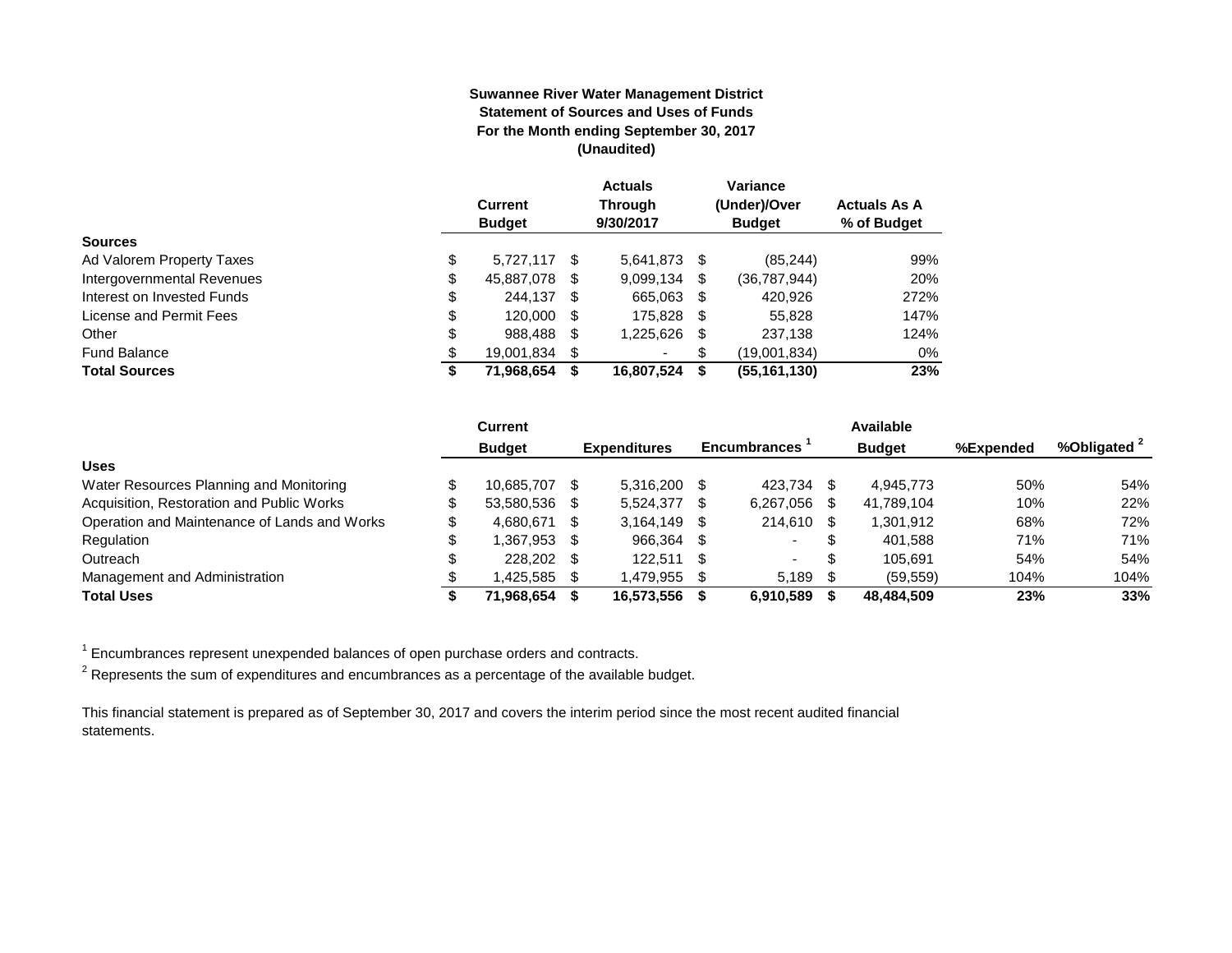|                                                  | <b>Y-T-D</b>    |                | <b>ANNUAL</b> |
|--------------------------------------------------|-----------------|----------------|---------------|
| Recap of All Funds                               | <b>ACTUAL</b>   | ENCUM.         | <b>BUDGET</b> |
| <b>REVENUES</b>                                  |                 |                |               |
| <b>TOTAL REVENUES</b>                            | 16,818,349.29   | 0.00           | 71,968,654.00 |
| <b>EXPENDITURES</b>                              |                 |                |               |
| <b>TOTAL SALARIES AND BENEFITS</b>               | 5,093,813.88    | 0.00           | 6,047,220.67  |
| <b>TOTAL CONTRACTUAL SERVICES</b>                | 6,953,649.85    | 613,779.49     | 34,278,431.96 |
| <b>TOTAL OPERATING EXPENSES</b>                  | 924,977.37      | 16,292.45      | 1,164,795.00  |
| <b>TOTAL CAPITAL OUTLAY</b>                      | 201,283.52      | 11,878.83      | 215,076.00    |
| <b>TOTAL FIXED CAPITAL OUTLAY</b>                | 618,386.37      | 0.00           | 7,973,236.00  |
| <b>TOTAL INTERAGENCY EXPENSES</b>                | 2,781,444.83    | 6,250,605.91   | 22,289,894.08 |
| <b>TOTAL EXPENDITURES</b>                        | 16,573,555.82   | 6,892,556.68   | 71,968,653.71 |
| <b>EXCESS REVENUES OVER (UNDER) EXPENDITURES</b> | 244,793.47      | (6,892,556.68) | 0.29          |
|                                                  |                 |                |               |
|                                                  | <b>Y-T-D</b>    |                | <b>ANNUAL</b> |
| Fund 01: General Fund                            | <b>ACTUAL</b>   | ENCUM.         | <b>BUDGET</b> |
| <b>REVENUES</b>                                  |                 |                |               |
| <b>TOTAL REVENUES</b>                            | (4,964,715.61)  | 0.00           | 12,082,551.00 |
| <b>EXPENDITURES</b>                              |                 |                |               |
| <b>TOTAL SALARIES AND BENEFITS</b>               | 4,242,619.35    | 0.00           | 5,246,012.49  |
| <b>TOTAL CONTRACTUAL SERVICES</b>                | 2,043,902.28    | 425,105.70     | 4,613,841.00  |
| <b>TOTAL OPERATING EXPENSES</b>                  | 628,754.02      | 6,965.20       | 792,714.00    |
| <b>TOTAL CAPITAL OUTLAY</b>                      | 58,676.60       | (0.17)         | 92,032.00     |
| <b>TOTAL FIXED CAPITAL OUTLAY</b>                | 0.00            | 0.00           | 0.00          |
| <b>TOTAL INTERAGENCY EXPENSES</b>                | 1,088,982.37    | 0.00           | 1,337,952.00  |
| <b>TOTAL EXPENDITURES</b>                        | 8,062,934.62    | 432,070.73     | 12,082,551.49 |
| <b>EXCESS REVENUES OVER (UNDER) EXPENDITURES</b> | (13,027,650.23) | (432,070.73)   | (0.49)        |

 *\*Transfer Out for Committed Fund Balances to Monitor Well Improvements, Ag Cost Share, and RIVER*

|                                                  | Y-T-D         |               | <b>ANNUAL</b> |
|--------------------------------------------------|---------------|---------------|---------------|
| Fund 02: Emergency Operations                    | <b>ACTUAL</b> | <b>ENCUM.</b> | <b>BUDGET</b> |
| <b>REVENUES</b>                                  |               |               |               |
| <b>TOTAL REVENUES</b>                            | 0.00          | 0.00          | 0.00          |
| <b>EXPENDITURES</b>                              |               |               |               |
| <b>TOTAL SALARIES AND BENEFITS</b>               | 16,496.86     | 0.00          | 0.00          |
| <b>TOTAL CONTRACTUAL SERVICES</b>                | 0.00          | 0.00          | 0.00          |
| <b>TOTAL OPERATING EXPENSES</b>                  | 0.00          | 0.00          | 0.00          |
| <b>TOTAL CAPITAL OUTLAY</b>                      | 0.00          | 0.00          | 0.00          |
| <b>TOTAL FIXED CAPITAL OUTLAY</b>                | 0.00          | 0.00          | 0.00          |
| <b>TOTAL INTERAGENCY EXPENSES</b>                | 0.00          | 0.00          | 0.00          |
| <b>TOTAL EXPENDITURES</b>                        | 16,496.86     | 0.00          | 0.00          |
| <b>EXCESS REVENUES OVER (UNDER) EXPENDITURES</b> | (16,496.86)   | 0.00          | 0.00          |

 *\*Salaries associated with Hurricane Hermine; applied for FEMA reimbursement*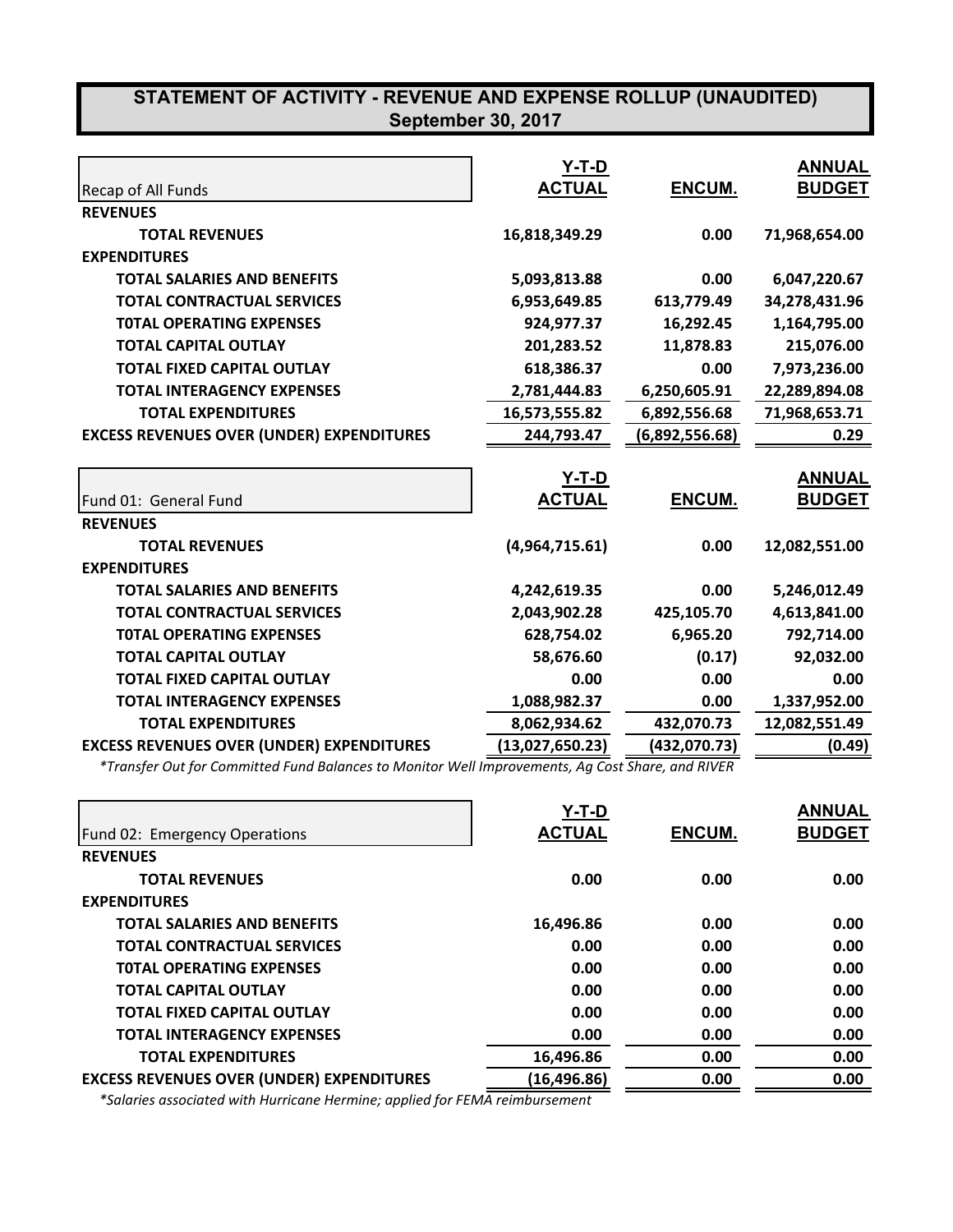| Fund 05: Middle Suwannee                         | Y-T-D<br><b>ACTUAL</b>        | ENCUM.         | <b>ANNUAL</b><br><b>BUDGET</b> |
|--------------------------------------------------|-------------------------------|----------------|--------------------------------|
| <b>REVENUES</b>                                  |                               |                |                                |
| <b>TOTAL REVENUES</b>                            | 18,749.37                     | 0.00           | 589,083.00                     |
| <b>EXPENDITURES</b>                              |                               |                |                                |
| <b>TOTAL SALARIES AND BENEFITS</b>               | 0.00                          | 0.00           | 0.00                           |
| <b>TOTAL CONTRACTUAL SERVICES</b>                | 16,642.95                     | 22,729.30      | 589,083.00                     |
| <b>TOTAL OPERATING EXPENSES</b>                  | 0.00                          | 0.00           | 0.00                           |
| <b>TOTAL CAPITAL OUTLAY</b>                      | 0.00                          | 0.00           | 0.00                           |
| <b>TOTAL FIXED CAPITAL OUTLAY</b>                | 0.00                          | 0.00           | 0.00                           |
| <b>TOTAL INTERAGENCY EXPENSES</b>                | 0.00                          | 0.00           | 0.00                           |
| <b>TOTAL EXPENDITURES</b>                        | 16,642.95                     | 22,729.30      | 589,083.00                     |
| <b>EXCESS REVENUES OVER (UNDER) EXPENDITURES</b> | 2,106.42                      | (22,729.30)    | 0.00                           |
| Fund 06: Springs Appropriation                   | <b>Y-T-D</b><br><b>ACTUAL</b> | ENCUM.         | <b>ANNUAL</b><br><b>BUDGET</b> |
| <b>REVENUES</b>                                  |                               |                |                                |
| <b>TOTAL REVENUES</b>                            | 923,028.80                    | 0.00           | 31,647,104.00                  |
| <b>EXPENDITURES</b>                              |                               |                |                                |
| <b>TOTAL SALARIES AND BENEFITS</b>               | 2,487.84                      | 0.00           | 0.00                           |
| <b>TOTAL CONTRACTUAL SERVICES</b>                | 1,309,800.59                  | (15, 329.00)   | 18,387,989.20                  |
| <b>TOTAL OPERATING EXPENSES</b>                  | 7,454.50                      | 0.00           | 0.00                           |
| <b>TOTAL CAPITAL OUTLAY</b>                      | 32,487.00                     | 0.00           | 0.00                           |
| <b>TOTAL FIXED CAPITAL OUTLAY</b>                | 0.00                          | 0.00           | 0.00                           |
| <b>TOTAL INTERAGENCY EXPENSES</b>                | 230,900.00                    | 6,255,110.00   | 13,259,114.00                  |
| <b>TOTAL EXPENDITURES</b>                        | 1,583,129.93                  | 6,239,781.00   | 31,647,103.20                  |
| <b>EXCESS REVENUES OVER (UNDER) EXPENDITURES</b> | (660,101.13)                  | (6,239,781.00) | 0.80                           |

*\*Expenditures to be covered by DEP Reimbursement Grant; reimbursement requested*

|                                                  | Y-T-D         |               | <b>ANNUAL</b> |
|--------------------------------------------------|---------------|---------------|---------------|
| Fund 07: Local Revenue                           | <b>ACTUAL</b> | <b>ENCUM.</b> | <b>BUDGET</b> |
| <b>REVENUES</b>                                  |               |               |               |
| <b>TOTAL REVENUES</b>                            | 105,600.00    | 0.00          | 105,600.00    |
| <b>EXPENDITURES</b>                              |               |               |               |
| <b>TOTAL SALARIES AND BENEFITS</b>               | 0.00          | 0.00          | 0.00          |
| <b>TOTAL CONTRACTUAL SERVICES</b>                | 0.00          | 0.00          | 0.00          |
| <b>TOTAL OPERATING EXPENSES</b>                  | 0.00          | 0.00          | 0.00          |
| <b>TOTAL CAPITAL OUTLAY</b>                      | 0.00          | 0.00          | 0.00          |
| <b>TOTAL FIXED CAPITAL OUTLAY</b>                | 0.00          | 0.00          | 0.00          |
| <b>TOTAL INTERAGENCY EXPENSES</b>                | 105,600.00    | 0.00          | 105,600.00    |
| <b>TOTAL EXPENDITURES</b>                        | 105,600.00    | 0.00          | 105,600.00    |
| <b>EXCESS REVENUES OVER (UNDER) EXPENDITURES</b> | 0.00          | 0.00          | 0.00          |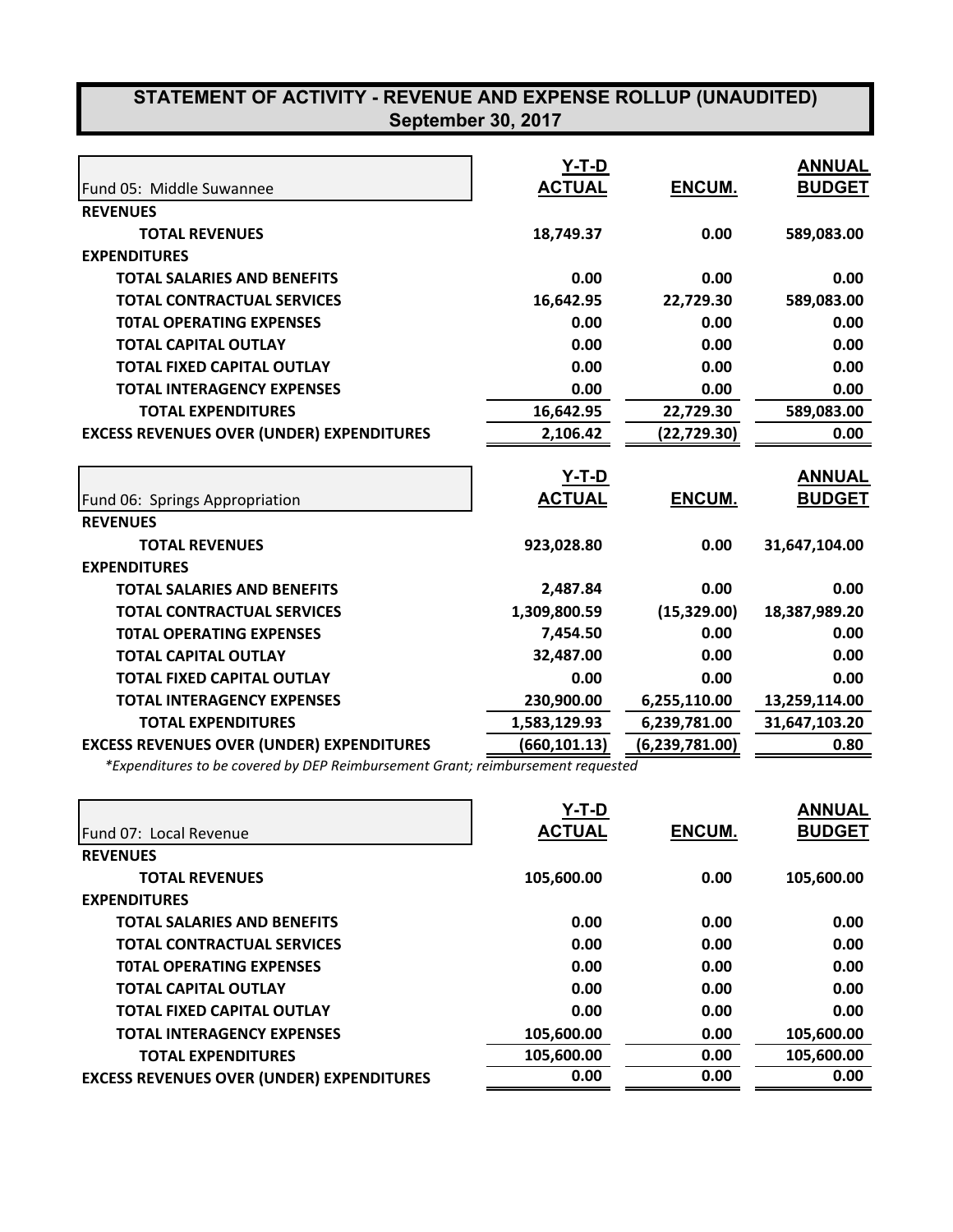|                                                  | <b>Y-T-D</b>  |               | <b>ANNUAL</b> |
|--------------------------------------------------|---------------|---------------|---------------|
| Fund 08: WMLTF / Springs                         | <b>ACTUAL</b> | ENCUM.        | <b>BUDGET</b> |
| <b>REVENUES</b>                                  |               |               |               |
| <b>TOTAL REVENUES</b>                            | 475,096.00    | 0.00          | 703,468.00    |
| <b>EXPENDITURES</b>                              |               |               |               |
| <b>TOTAL SALARIES AND BENEFITS</b>               | 34,263.46     | 0.00          | 0.00          |
| <b>TOTAL CONTRACTUAL SERVICES</b>                | 438,855.77    | (298.50)      | 665,033.00    |
| <b>TOTAL OPERATING EXPENSES</b>                  | 0.00          | 0.00          | 0.00          |
| <b>TOTAL CAPITAL OUTLAY</b>                      | 0.00          | 0.00          | 0.00          |
| <b>TOTAL FIXED CAPITAL OUTLAY</b>                | 0.00          | 0.00          | 0.00          |
| <b>TOTAL INTERAGENCY EXPENSES</b>                | 5,000.00      | 0.00          | 38,435.08     |
| <b>TOTAL EXPENDITURES</b>                        | 478,119.23    | (298.50)      | 703,468.08    |
| <b>EXCESS REVENUES OVER (UNDER) EXPENDITURES</b> | (3,023.23)    | 298.50        | (0.08)        |
|                                                  | <u>Y-T-D</u>  |               | <b>ANNUAL</b> |
| Fund 09: Monitor Well Improvements               | <b>ACTUAL</b> | ENCUM.        | <b>BUDGET</b> |
| <b>REVENUES</b>                                  |               |               |               |
| <b>TOTAL REVENUES</b>                            | 3,799,539.90  | 0.00          | 0.00          |
| <b>EXPENDITURES</b>                              |               |               |               |
| <b>TOTAL SALARIES AND BENEFITS</b>               | 0.00          | 0.00          | 0.00          |
| <b>TOTAL CONTRACTUAL SERVICES</b>                | 0.00          | 0.00          | 0.00          |
| <b>TOTAL OPERATING EXPENSES</b>                  | 0.00          | 0.00          | 0.00          |
| <b>TOTAL CAPITAL OUTLAY</b>                      | 0.00          | 0.00          | 0.00          |
| <b>TOTAL FIXED CAPITAL OUTLAY</b>                | 0.00          | 0.00          | 0.00          |
| <b>TOTAL INTERAGENCY EXPENSES</b>                | 0.00          | 0.00          | 0.00          |
| <b>TOTAL EXPENDITURES</b>                        | 0.00          | 0.00          | 0.00          |
| <b>EXCESS REVENUES OVER (UNDER) EXPENDITURES</b> | 3,799,539.90  | 0.00          | 0.00          |
| *Transfer In for Committed Fund Balance          |               |               |               |
|                                                  | Y-T-D         |               | <b>ANNUAL</b> |
| Fund 10: Florida Forever & P-2000                | <b>ACTUAL</b> | <b>ENCUM.</b> | <b>BUDGET</b> |
| <b>REVENUES</b>                                  |               |               |               |
| <b>TOTAL REVENUES</b>                            | 432,278.18    | 0.00          | 8,358,000.00  |
| <b>EXPENDITURES</b>                              |               |               |               |
| <b>TOTAL SALARIES AND BENEFITS</b>               | 0.00          | 0.00          | 0.00          |
| <b>TOTAL CONTRACTUAL SERVICES</b>                | 30,758.00     | 0.00          | 0.00          |
| <b>TOTAL OPERATING EXPENSES</b>                  | 0.00          | 0.00          | 0.00          |
| <b>TOTAL CAPITAL OUTLAY</b>                      | 0.00          | 0.00          | 0.00          |
| <b>TOTAL FIXED CAPITAL OUTLAY</b>                | 0.00          | 0.00          | 6,358,000.00  |
| <b>TOTAL INTERAGENCY EXPENSES</b>                | 0.00          | 0.00          | 2,000,000.00  |
| <b>TOTAL EXPENDITURES</b>                        | 30,758.00     | 0.00          | 8,358,000.00  |
| <b>EXCESS REVENUES OVER (UNDER) EXPENDITURES</b> | 401,520.18    | 0.00          | 0.00          |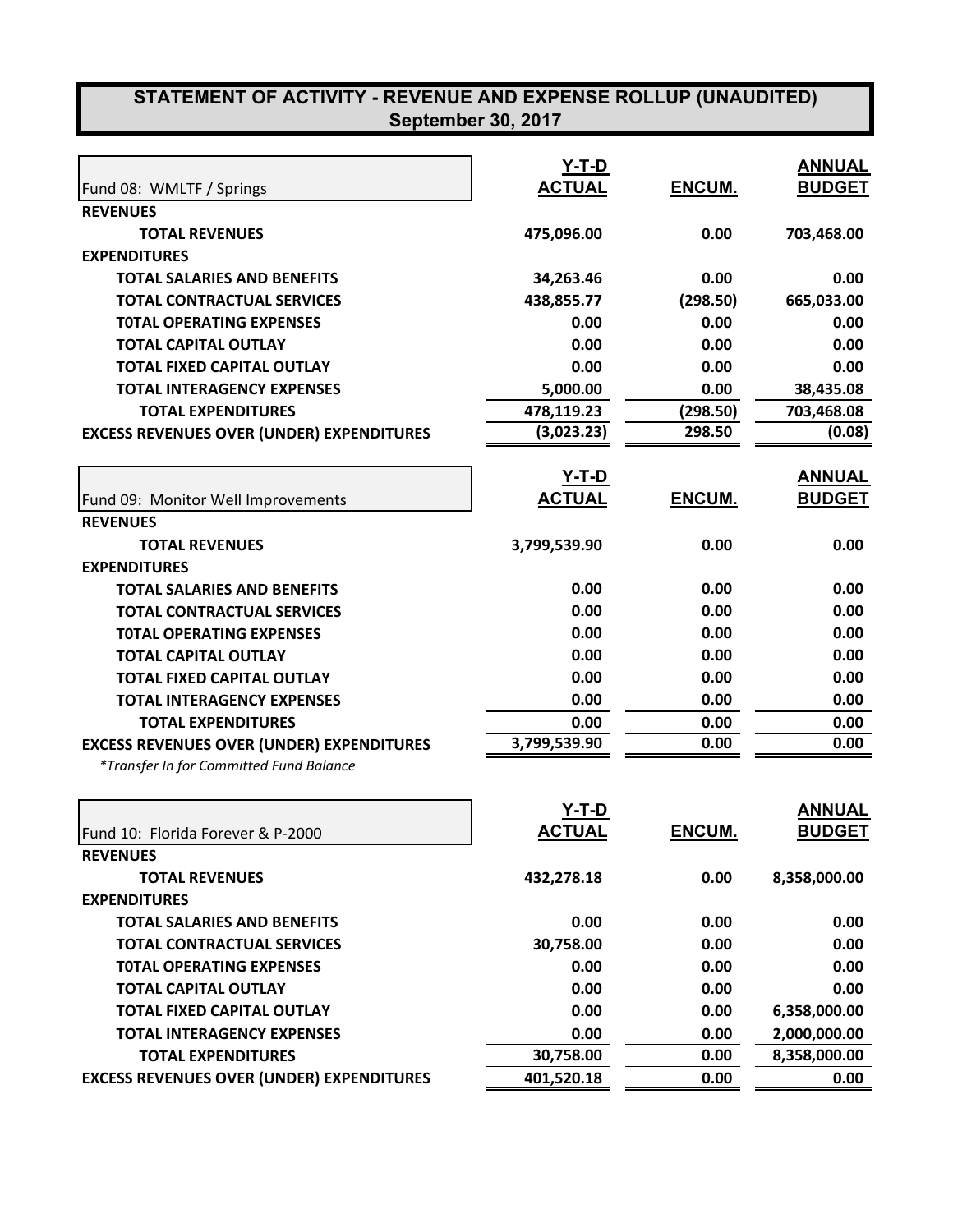|                                                  | Y-T-D                  |              | <b>ANNUAL</b>        |
|--------------------------------------------------|------------------------|--------------|----------------------|
| Fund 12: DOT ETDM                                | <b>ACTUAL</b>          | ENCUM.       | <b>BUDGET</b>        |
| <b>REVENUES</b>                                  |                        |              |                      |
| <b>TOTAL REVENUES</b>                            | 552.09                 | 0.00         | 0.00                 |
| <b>EXPENDITURES</b>                              |                        |              |                      |
| <b>TOTAL SALARIES AND BENEFITS</b>               | 2,991.02               | 0.00         | 0.00                 |
| <b>TOTAL CONTRACTUAL SERVICES</b>                | 0.00                   | 0.00         | 0.00                 |
| <b>TOTAL OPERATING EXPENSES</b>                  | 0.00                   | 0.00         | 0.00                 |
| <b>TOTAL CAPITAL OUTLAY</b>                      | 0.00                   | 0.00         | 0.00                 |
| <b>TOTAL FIXED CAPITAL OUTLAY</b>                | 0.00                   | 0.00         | 0.00                 |
| <b>TOTAL INTERAGENCY EXPENSES</b>                | 0.00                   | 0.00         | 0.00                 |
| <b>TOTAL EXPENDITURES</b>                        | 2,991.02               | 0.00         | 0.00                 |
| <b>EXCESS REVENUES OVER (UNDER) EXPENDITURES</b> | (2,438.93)             | 0.00         | 0.00                 |
|                                                  | <u>Y-T-D</u>           |              | <b>ANNUAL</b>        |
| Fund 13: Land Management/Operations              | <b>ACTUAL</b>          | ENCUM.       | <b>BUDGET</b>        |
| <b>REVENUES</b>                                  |                        |              |                      |
| <b>TOTAL REVENUES</b>                            | 3,548,346.07           | 0.00         | 4,497,071.00         |
| <b>EXPENDITURES</b>                              |                        |              |                      |
| <b>TOTAL SALARIES AND BENEFITS</b>               | 789,572.62             | 0.00         | 801,208.18           |
| <b>TOTAL CONTRACTUAL SERVICES</b>                | 1,422,580.52           | 193,317.24   | 2,288,829.00         |
| <b>TOTAL OPERATING EXPENSES</b>                  | 288,768.85             | 9,327.25     | 372,081.00           |
| <b>TOTAL CAPITAL OUTLAY</b>                      | 110,119.92             | 11,879.00    | 123,044.00           |
| <b>TOTAL FIXED CAPITAL OUTLAY</b>                | 0.00                   | 0.00         | 275,000.00           |
| <b>TOTAL INTERAGENCY EXPENSES</b>                | 536,446.17             | 86.40        | 636,909.00           |
| <b>TOTAL EXPENDITURES</b>                        | 3,147,488.08           | 214,609.89   | 4,497,071.18         |
| <b>EXCESS REVENUES OVER (UNDER) EXPENDITURES</b> | 400,857.99             | (214,609.89) | (0.18)               |
|                                                  | <u>Y-T-D</u>           |              | <b>ANNUAL</b>        |
| Fund 19: DOT Mitigation                          | <b>ACTUAL</b>          | ENCUM.       | <b>BUDGET</b>        |
| <b>REVENUES</b>                                  |                        |              |                      |
| <b>TOTAL REVENUES</b>                            | 106,358.90             | 0.00         | 1,074,132.00         |
| <b>EXPENDITURES</b>                              |                        |              |                      |
| <b>TOTAL SALARIES AND BENEFITS</b>               | 2,116.03               | 0.00         | 0.00                 |
| <b>TOTAL CONTRACTUAL SERVICES</b>                | 102,839.74             | 0.00         | 1,074,131.43         |
| <b>TOTAL OPERATING EXPENSES</b>                  | 0.00                   | 0.00         |                      |
| <b>TOTAL CAPITAL OUTLAY</b>                      | 0.00                   | 0.00         | 0.00<br>0.00         |
| <b>TOTAL FIXED CAPITAL OUTLAY</b>                |                        |              |                      |
|                                                  | 0.00                   | 0.00         | 0.00                 |
| <b>TOTAL INTERAGENCY EXPENSES</b>                | 0.00                   | 0.00         | 0.00                 |
| <b>TOTAL EXPENDITURES</b>                        | 104,955.77<br>1,403.13 | 0.00         | 1,074,131.43<br>0.57 |
| <b>EXCESS REVENUES OVER (UNDER) EXPENDITURES</b> |                        | 0.00         |                      |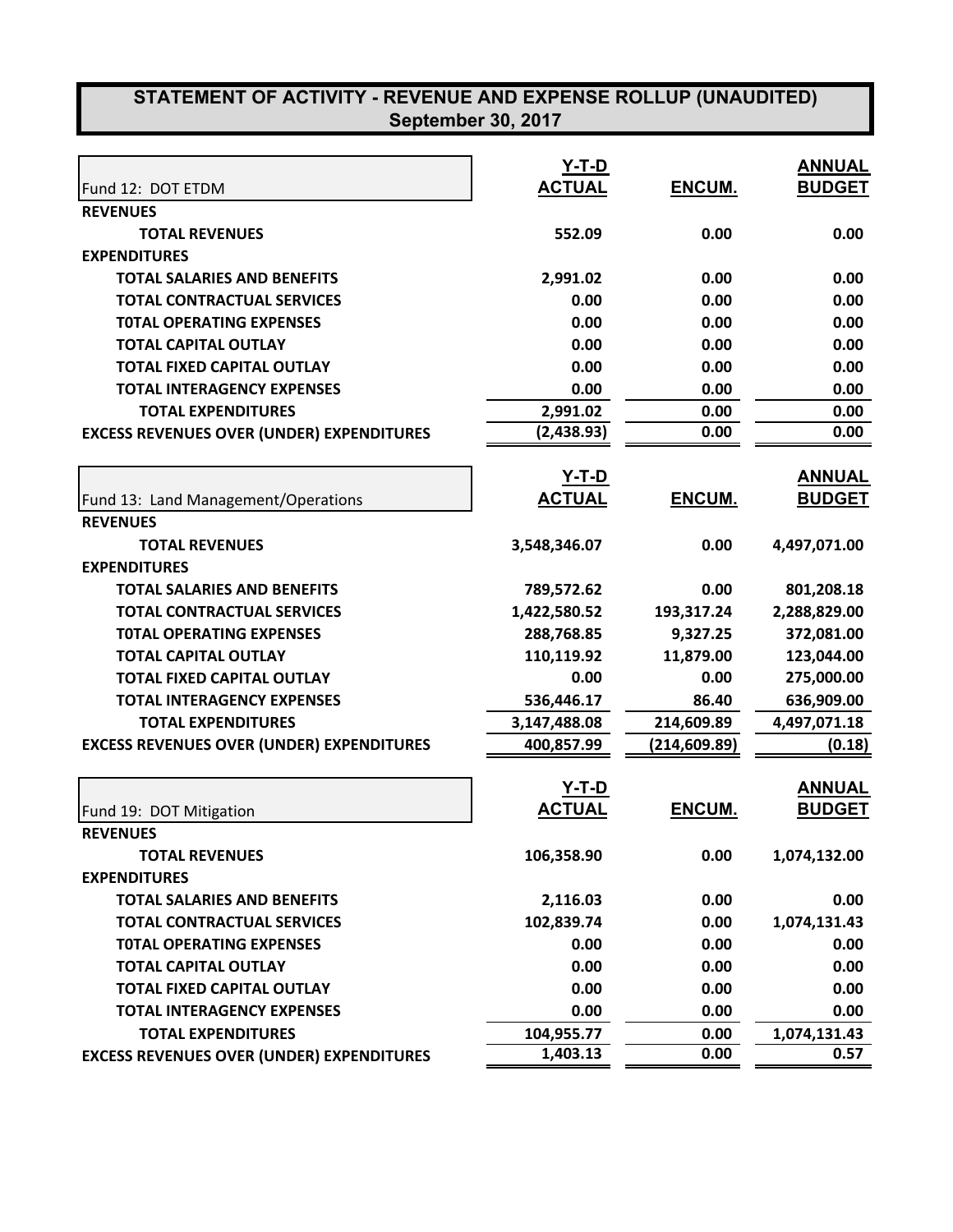|                                                  | <b>Y-T-D</b><br><b>ACTUAL</b> | ENCUM.       | <b>ANNUAL</b><br><b>BUDGET</b> |
|--------------------------------------------------|-------------------------------|--------------|--------------------------------|
| Fund 29: SRP<br><b>REVENUES</b>                  |                               |              |                                |
|                                                  |                               | 0.00         |                                |
| <b>TOTAL REVENUES</b><br><b>EXPENDITURES</b>     | 133,724.21                    |              | 175,000.00                     |
| <b>TOTAL SALARIES AND BENEFITS</b>               | 0.00                          | 0.00         | 0.00                           |
| <b>TOTAL CONTRACTUAL SERVICES</b>                | 0.00                          | 0.00         | 0.00                           |
|                                                  | 0.00                          | 0.00         | 0.00                           |
| <b>TOTAL OPERATING EXPENSES</b>                  |                               |              |                                |
| <b>TOTAL CAPITAL OUTLAY</b>                      | 0.00                          | 0.00         | 0.00                           |
| <b>TOTAL FIXED CAPITAL OUTLAY</b>                | 0.00                          | 0.00         | 0.00                           |
| <b>TOTAL INTERAGENCY EXPENSES</b>                | 117,000.00                    | 117,000.00   | 175,000.00                     |
| <b>TOTAL EXPENDITURES</b>                        | 117,000.00                    | 117,000.00   | 175,000.00                     |
| <b>EXCESS REVENUES OVER (UNDER) EXPENDITURES</b> | 16,724.21                     | (117,000.00) | 0.00                           |
|                                                  | <u>Y-T-D</u>                  |              | <b>ANNUAL</b>                  |
| Fund 30: Camp Blanding Buffer Lands              | <b>ACTUAL</b>                 | ENCUM.       | <b>BUDGET</b>                  |
| <b>REVENUES</b>                                  |                               |              |                                |
| <b>TOTAL REVENUES</b>                            | 1,346,424.41                  | 0.00         | 1,340,236.00                   |
| <b>EXPENDITURES</b>                              |                               |              |                                |
| <b>TOTAL SALARIES AND BENEFITS</b>               | 0.00                          | 0.00         | 0.00                           |
| <b>TOTAL CONTRACTUAL SERVICES</b>                | 13,900.00                     | 0.00         | 0.00                           |
| <b>TOTAL OPERATING EXPENSES</b>                  | 0.00                          | 0.00         | 0.00                           |
| <b>TOTAL CAPITAL OUTLAY</b>                      | 0.00                          | 0.00         | 0.00                           |
| <b>TOTAL FIXED CAPITAL OUTLAY</b>                | 618,386.37                    | 0.00         | 1,340,236.00                   |
| <b>TOTAL INTERAGENCY EXPENSES</b>                | 0.00                          | 0.00         | 0.00                           |
| <b>TOTAL EXPENDITURES</b>                        | 632,286.37                    | 0.00         | 1,340,236.00                   |
| <b>EXCESS REVENUES OVER (UNDER) EXPENDITURES</b> | 714,138.04                    | 0.00         | 0.00                           |
|                                                  |                               |              |                                |
|                                                  | $Y-T-D$                       |              | <b>ANNUAL</b>                  |
| Fund 33: PCS Mitigation                          | <b>ACTUAL</b>                 | ENCUM.       | <b>BUDGET</b>                  |
| <b>REVENUES</b>                                  |                               |              |                                |
| <b>TOTAL REVENUES</b>                            | 1,536.72                      | 0.00         | 0.00                           |
| <b>EXPENDITURES</b>                              |                               |              |                                |
| <b>TOTAL SALARIES AND BENEFITS</b>               | 0.00                          | 0.00         | 0.00                           |
| <b>TOTAL CONTRACTUAL SERVICES</b>                | 0.00                          | 0.00         | 0.00                           |
| <b>TOTAL OPERATING EXPENSES</b>                  | 0.00                          | 0.00         | 0.00                           |
| <b>TOTAL CAPITAL OUTLAY</b>                      | 0.00                          | 0.00         | 0.00                           |
| <b>TOTAL FIXED CAPITAL OUTLAY</b>                | 0.00                          | 0.00         | 0.00                           |
| <b>TOTAL INTERAGENCY EXPENSES</b>                | 0.00                          | 0.00         | 0.00                           |
| <b>TOTAL EXPENDITURES</b>                        | 0.00                          | 0.00         | 0.00                           |
| <b>EXCESS REVENUES OVER (UNDER) EXPENDITURES</b> | 1,536.72                      | 0.00         | 0.00                           |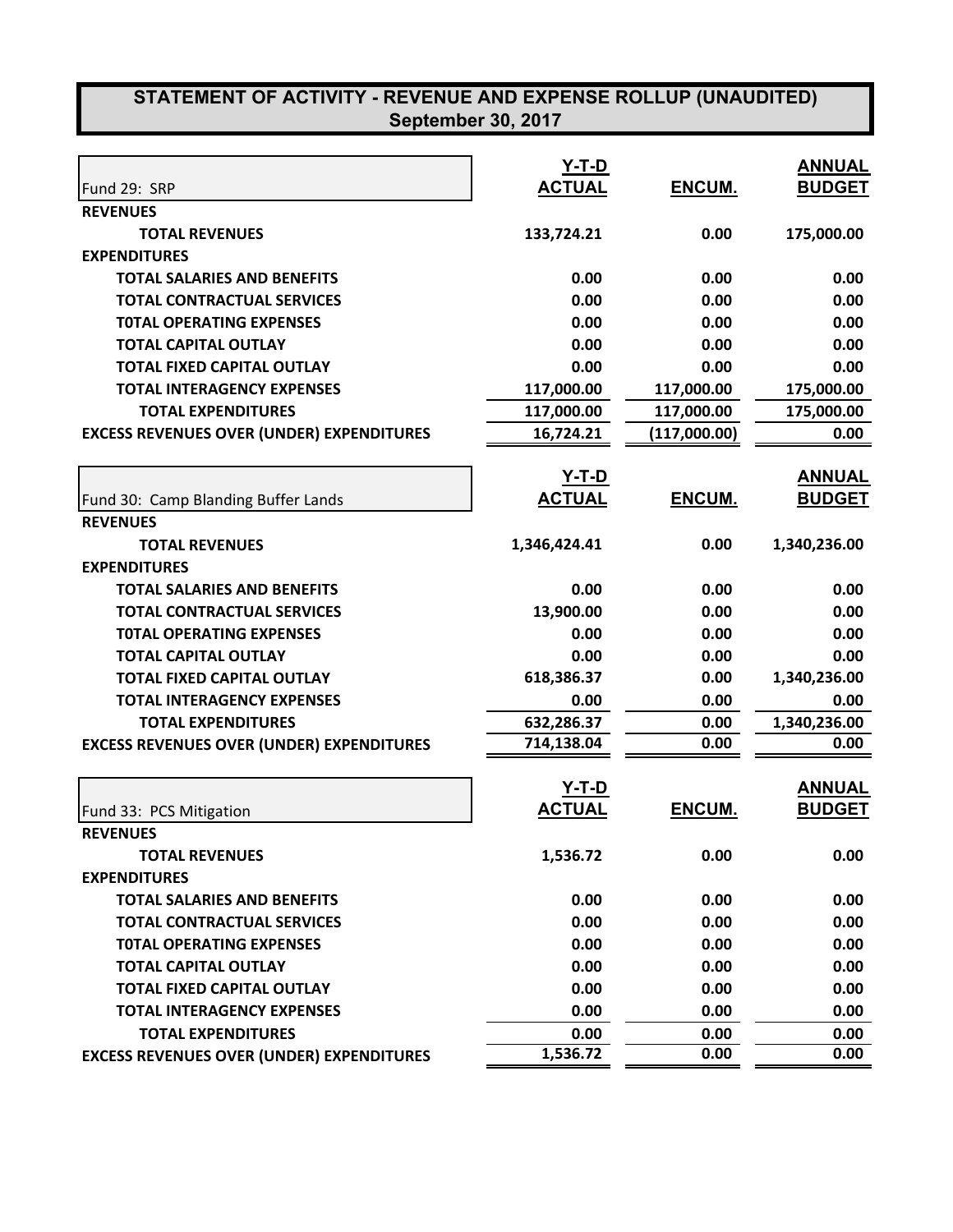|                                                  | $Y-T-D$       |               | <b>ANNUAL</b> |
|--------------------------------------------------|---------------|---------------|---------------|
| Fund 51: District Ag Cost Share                  | <b>ACTUAL</b> | ENCUM.        | <b>BUDGET</b> |
| <b>REVENUES</b>                                  |               |               |               |
| <b>TOTAL REVENUES</b>                            | 5,395,445.88  | 0.00          | 2,173,213.00  |
| <b>EXPENDITURES</b>                              |               |               |               |
| <b>TOTAL SALARIES AND BENEFITS</b>               | 0.00          | 0.00          | 0.00          |
| <b>TOTAL CONTRACTUAL SERVICES</b>                | 841,164.98    | (11, 745.25)  | 2,114,213.33  |
| <b>TOTAL OPERATING EXPENSES</b>                  | 0.00          | 0.00          | 0.00          |
| <b>TOTAL CAPITAL OUTLAY</b>                      | 0.00          | 0.00          | 0.00          |
| <b>TOTAL FIXED CAPITAL OUTLAY</b>                | 0.00          | 0.00          | 0.00          |
| <b>TOTAL INTERAGENCY EXPENSES</b>                | 0.00          | 0.00          | 59,000.00     |
| <b>TOTAL EXPENDITURES</b>                        | 841,164.98    | (11, 745.25)  | 2,173,213.33  |
| <b>EXCESS REVENUES OVER (UNDER) EXPENDITURES</b> | 4,554,280.90  | 11,745.25     | (0.33)        |
| *Transfer In for Committed Fund Balance          |               |               |               |
|                                                  | <u>Y-T-D</u>  |               | <b>ANNUAL</b> |
| Fund 53: District River Cost Share               | <b>ACTUAL</b> | ENCUM.        | <b>BUDGET</b> |
| <b>REVENUES</b>                                  |               |               |               |
| <b>TOTAL REVENUES</b>                            | 4,760,836.01  | 0.00          | 4,947,184.00  |
| <b>EXPENDITURES</b>                              |               |               |               |
| <b>TOTAL SALARIES AND BENEFITS</b>               | 0.00          | 0.00          | 0.00          |
| <b>TOTAL CONTRACTUAL SERVICES</b>                | 0.00          | 0.00          | 269,300.00    |
| <b>TOTAL OPERATING EXPENSES</b>                  | 0.00          | 0.00          | 0.00          |
| <b>TOTAL CAPITAL OUTLAY</b>                      | 0.00          | 0.00          | 0.00          |
| <b>TOTAL FIXED CAPITAL OUTLAY</b>                | 0.00          | 0.00          | 0.00          |
| <b>TOTAL INTERAGENCY EXPENSES</b>                | 697,516.29    | (121, 590.49) | 4,677,884.00  |
| <b>TOTAL EXPENDITURES</b>                        | 697,516.29    | (121, 590.49) | 4,947,184.00  |
| <b>EXCESS REVENUES OVER (UNDER) EXPENDITURES</b> | 4,063,319.72  | 121,590.49    | 0.00          |
| *Transfer In for Committed Fund Balance          |               |               |               |
|                                                  | Y-T-D         |               | <b>ANNUAL</b> |
| Fund 56: FEMA Grants                             | <b>ACTUAL</b> | ENCUM.        | <b>BUDGET</b> |
| <b>REVENUES</b>                                  |               |               |               |
| <b>TOTAL REVENUES</b>                            | 678,020.02    | 0.00          | 3,124,112.00  |
| <b>EXPENDITURES</b>                              |               |               |               |
| <b>TOTAL SALARIES AND BENEFITS</b>               | 0.00          | 0.00          | 0.00          |
| <b>TOTAL CONTRACTUAL SERVICES</b>                | 678,020.02    | 0.00          | 3,124,112.00  |
| <b>TOTAL OPERATING EXPENSES</b>                  | 0.00          | 0.00          | 0.00          |
| <b>TOTAL CAPITAL OUTLAY</b>                      | 0.00          | 0.00          | 0.00          |
| <b>TOTAL FIXED CAPITAL OUTLAY</b>                | 0.00          | 0.00          | 0.00          |
| <b>TOTAL INTERAGENCY EXPENSES</b>                | 0.00          | 0.00          | 0.00          |
| <b>TOTAL EXPENDITURES</b>                        | 678,020.02    | 0.00          | 3,124,112.00  |
| <b>EXCESS REVENUES OVER (UNDER) EXPENDITURES</b> | 0.00          | 0.00          | 0.00          |
|                                                  |               |               |               |